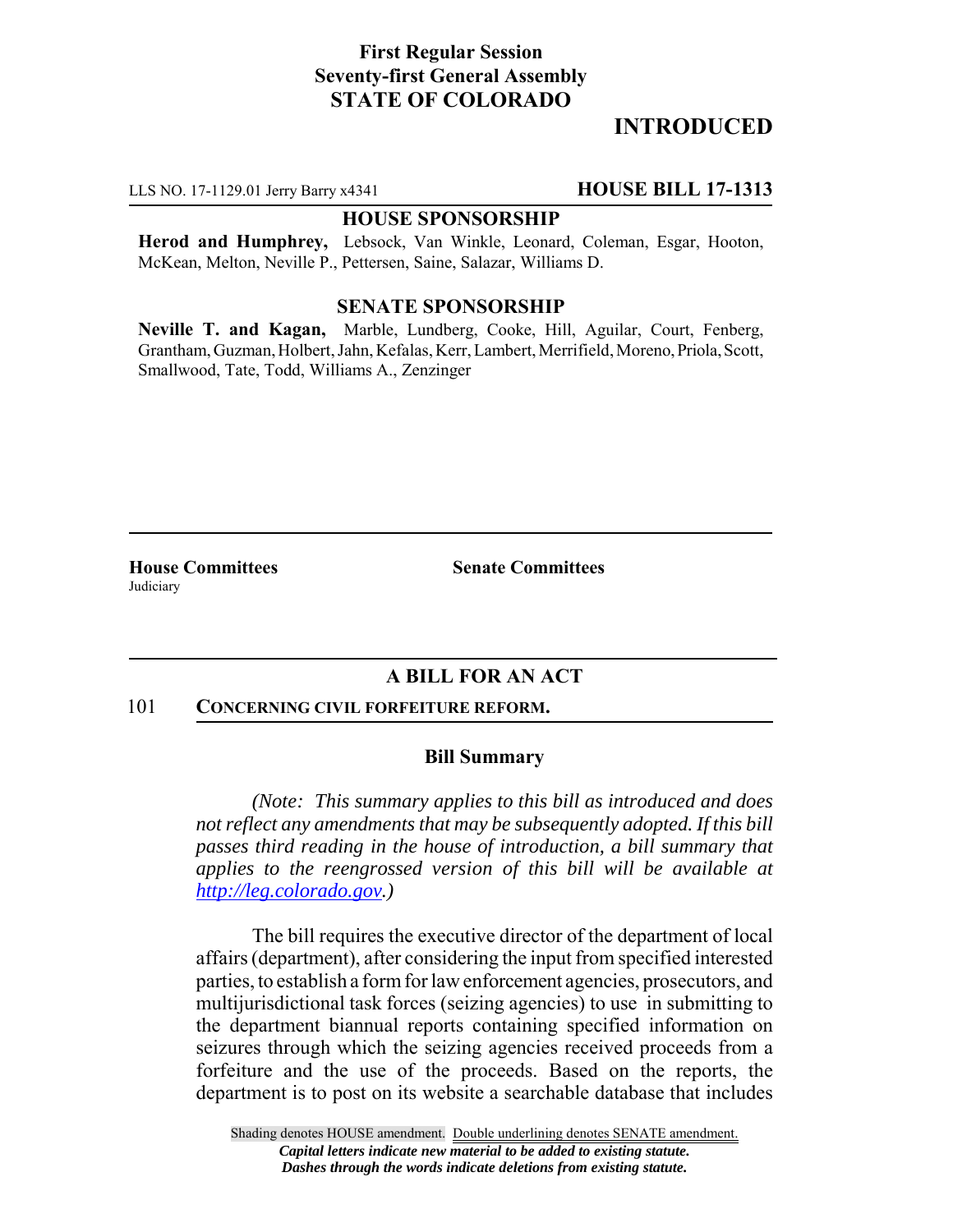the information contained in the biannual reports and a summary report of the information.

Seizing agencies are required to submit the biannual reports containing information known to the agency by specified dates; except that an agency need not include information if the disclosure of the information could endanger a person or disclose certain confidential information. The executive director of the department may issue civil penalties for failure to file or late filing of the reports.

The bill directs the executive director of the department to submit an annual report to the governor, the attorney general, and the judiciary committees of the general assembly on seizure and forfeiture activity in the state.

The bill prohibits seizing agencies from receiving forfeiture proceeds from the federal government unless the aggregate net equity value of the property and currency seized in the case is in excess of \$50,000 and the federal government commences a forfeiture proceeding that relates to a filed criminal case.

1 *Be it enacted by the General Assembly of the State of Colorado:*

2 **SECTION 1.** In Colorado Revised Statutes, **repeal and reenact,**

3 **with amendments,** 16-13-701 as follows:

4 **16-13-701. Reports related to seizures and forfeitures - rules**

5 **- legislative declaration - definitions.** (1) THE GENERAL ASSEMBLY

6 FINDS THAT:

 (a) UNDER STATE AND FEDERAL FORFEITURE LAWS AND SUBJECT TO THE DUE PROCESS PROVISIONS PROVIDED IN BOTH STATE AND FEDERAL LAW AS APPLICABLE, STATE AND LOCAL LAW ENFORCEMENT AGENCIES ARE AUTHORIZED TO SEIZE MONEY AND OTHER PROPERTY AND TO USE FORFEITURE PROCEEDS AS PERMITTED AND EXPRESSLY LIMITED BY BOTH OPERATION OF STATE AND FEDERAL LAW AND APPLICABLE ASSET FORFEITURE POLICIES AND GUIDELINES; (b) IT IS THE RESPONSIBILITY OF STATE LEGISLATORS TO MONITOR

15 SEIZURES BY LAW ENFORCEMENT AGENCIES, FORFEITURE LITIGATION BY 16 PROSECUTORS, AND THEIR EXPENDITURES OF FORFEITED PROCEEDS WHEN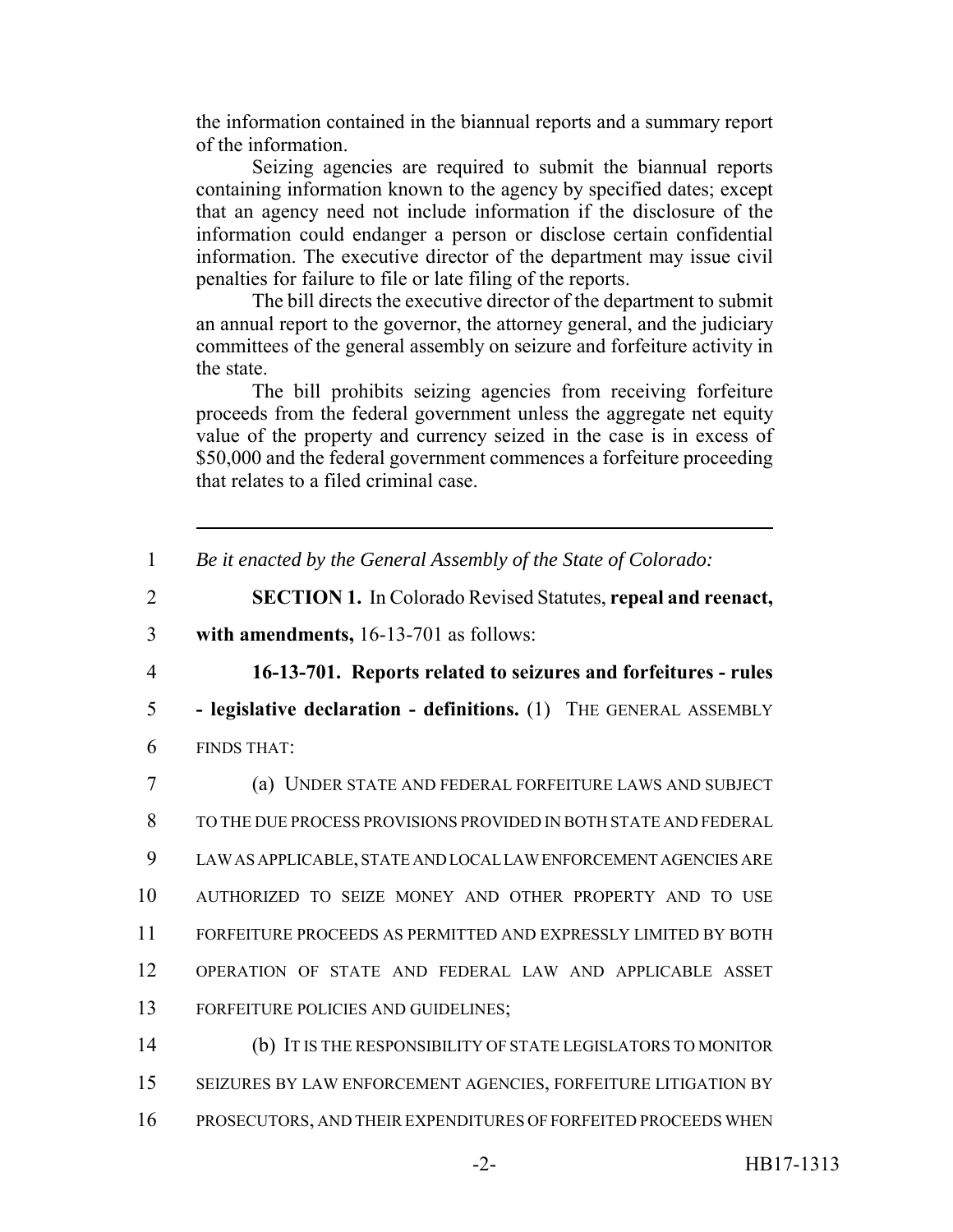SUCH MONEY IS RECEIVED BY A LAW ENFORCEMENT AGENCY OR PROSECUTOR'S OFFICE; AND

 (c) THIS SECTION PROVIDES LEGISLATORS AND THE PUBLIC WITH THE INFORMATION NECESSARY FOR BASIC OVERSIGHT OF LAW ENFORCEMENT AGENCIES AND PROSECUTORS' OFFICES THAT SEIZE PROPERTY, OBTAIN THE PROCEEDS OF SUCH SEIZURES THROUGH THE ASSET FORFEITURE PROCESS, AND EXPEND THE PROCEEDS OF SUCH FORFEITURES UNDER BOTH STATE AND FEDERAL LAWS.

 (2) AS USED IN THIS SECTION, UNLESS THE CONTEXT OTHERWISE REQUIRES:

 (a) "DEPARTMENT" MEANS THE DEPARTMENT OF LOCAL AFFAIRS 12 CREATED PURSUANT TO SECTION 24-1-125.

 (b) "EXECUTIVE DIRECTOR" MEANS THE EXECUTIVE DIRECTOR OF 14 THE DEPARTMENT OF LOCAL AFFAIRS.

 (c) "SEIZING AGENCY" HAS THE SAME MEANING AS DEFINED IN SECTION 16-13-301 (2.7).

 (3) THIS SECTION APPLIES TO PROPERTY SEIZED UNDER THE FOLLOWING:

 (a) PART 3 OF THIS ARTICLE 13, ABATEMENT OF PUBLIC NUISANCE; (b) PART 5 OF THIS ARTICLE 13, "COLORADO CONTRABAND FORFEITURE ACT";

 (c) PART 6 OF THIS ARTICLE 13, RECEIPT OF FEDERALLY FORFEITED PROPERTY; AND

 (d) SECTIONS 18-17-105 AND 18-17-106 OF THE "COLORADO ORGANIZED CRIME CONTROL ACT";

26 (4) (a) THE EXECUTIVE DIRECTOR SHALL ESTABLISH, MAINTAIN, AND AMEND AS NECESSARY AND POST ON THE DEPARTMENT'S WEBSITE A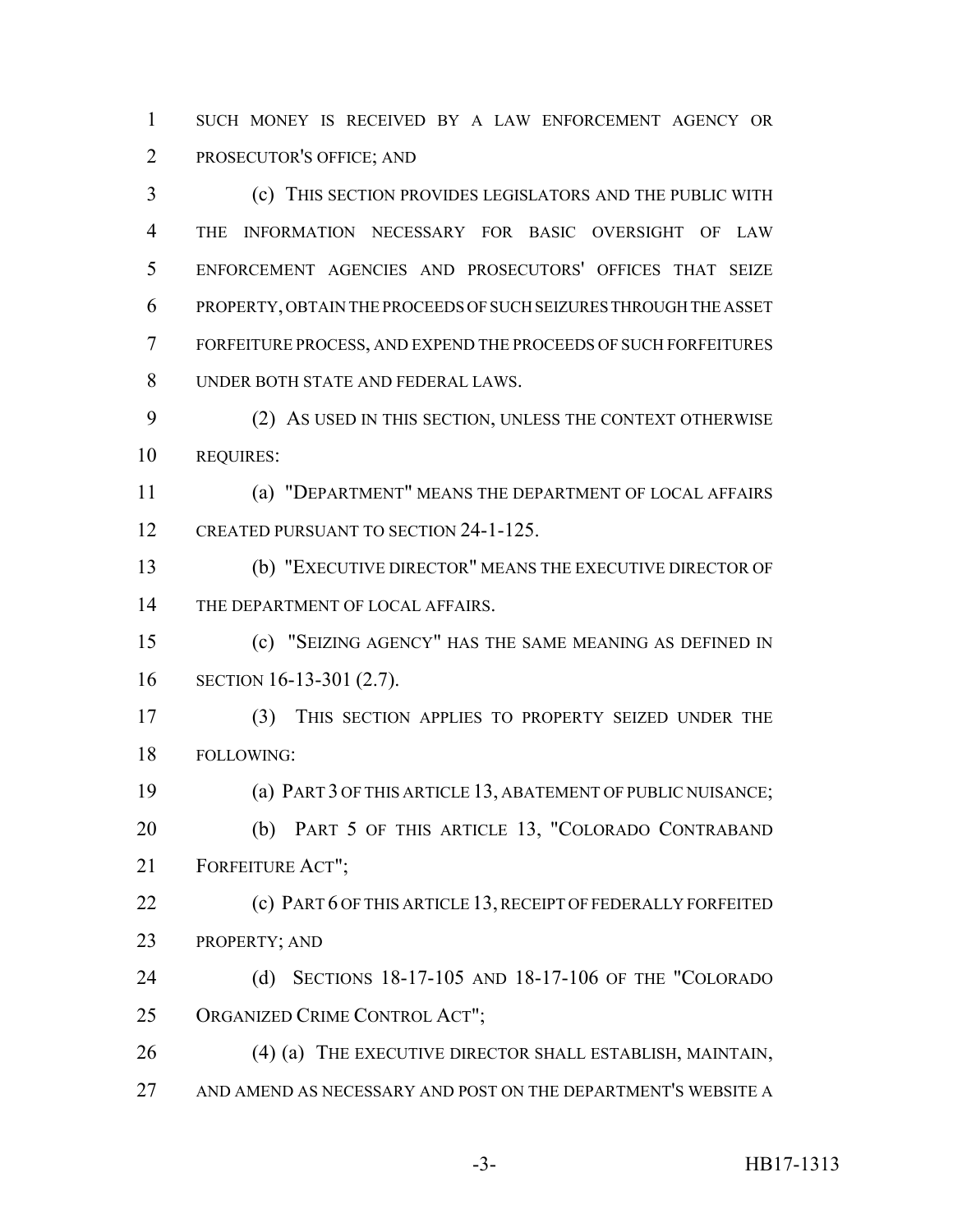BIANNUAL REPORTING FORM FOR USE BY SEIZING AGENCIES TO REPORT THE INFORMATION REQUIRED BY SUBSECTION (5) OF THIS SECTION. EACH SEIZING AGENCY THAT RECEIVED ANY FORFEITURE PROCEEDS THROUGH EITHER A STATE OR FEDERAL FORFEITURE PROCESS WITHIN THE REPORTING PERIOD SHALL COMPLETE A FORM ON THE DEPARTMENT'S WEBSITE FOR THAT REPORTING PERIOD. IN CREATING THE FORM, THE EXECUTIVE DIRECTOR SHALL CONSIDER THE INPUT FROM THE FOLLOWING:

**(I) THE COLORADO DISTRICT ATTORNEYS' COUNCIL;** 

(II) A STATEWIDE ASSOCIATION OF CHIEFS OF POLICE;

10 (III) A STATEWIDE ASSOCIATION OF COUNTY SHERIFFS;

(IV) THE DEPARTMENT OF PUBLIC SAFETY; AND

**(V)** THE ATTORNEY GENERAL.

 (b) IF A SEIZING AGENCY HAS NOT RECEIVED ANY FORFEITURE PROCEEDS DURING A REPORTING PERIOD, IT SHALL SUBMIT A REPORT INDICATING THAT NO FORFEITURE PROCEEDS WERE RECEIVED.

16 (c) ON OR BEFORE OCTOBER 31, 2017, THE EXECUTIVE DIRECTOR SHALL PROVIDE ACCESS TO THE UNIFORM REPORT FORM DEVELOPED 18 PURSUANT TO SUBSECTION (4)(a) OF THIS SECTION FOR SEIZING AGENCIES TO FILE OR UPDATE INFORMATION AS REQUIRED BY THIS SECTION.

20 (5) BASED UPON THE INFORMATION RECEIVED ON THE FORMS SUBMITTED PURSUANT TO SUBSECTION (4) OF THIS SECTION, THE DEPARTMENT SHALL ESTABLISH AND MAINTAIN A SEARCHABLE, PUBLIC ACCESS DATABASE THAT INCLUDES THE FOLLOWING, IF KNOWN AT THE TIME OF REPORTING:

 (a) INFORMATION FROM EACH CASE IN WHICH AN AGENCY RECEIVED ANY FORFEITURE PROCEEDS SPECIFYING:

(I) THE NAME OF THE SEIZING AGENCY AND, IF SEIZED BY A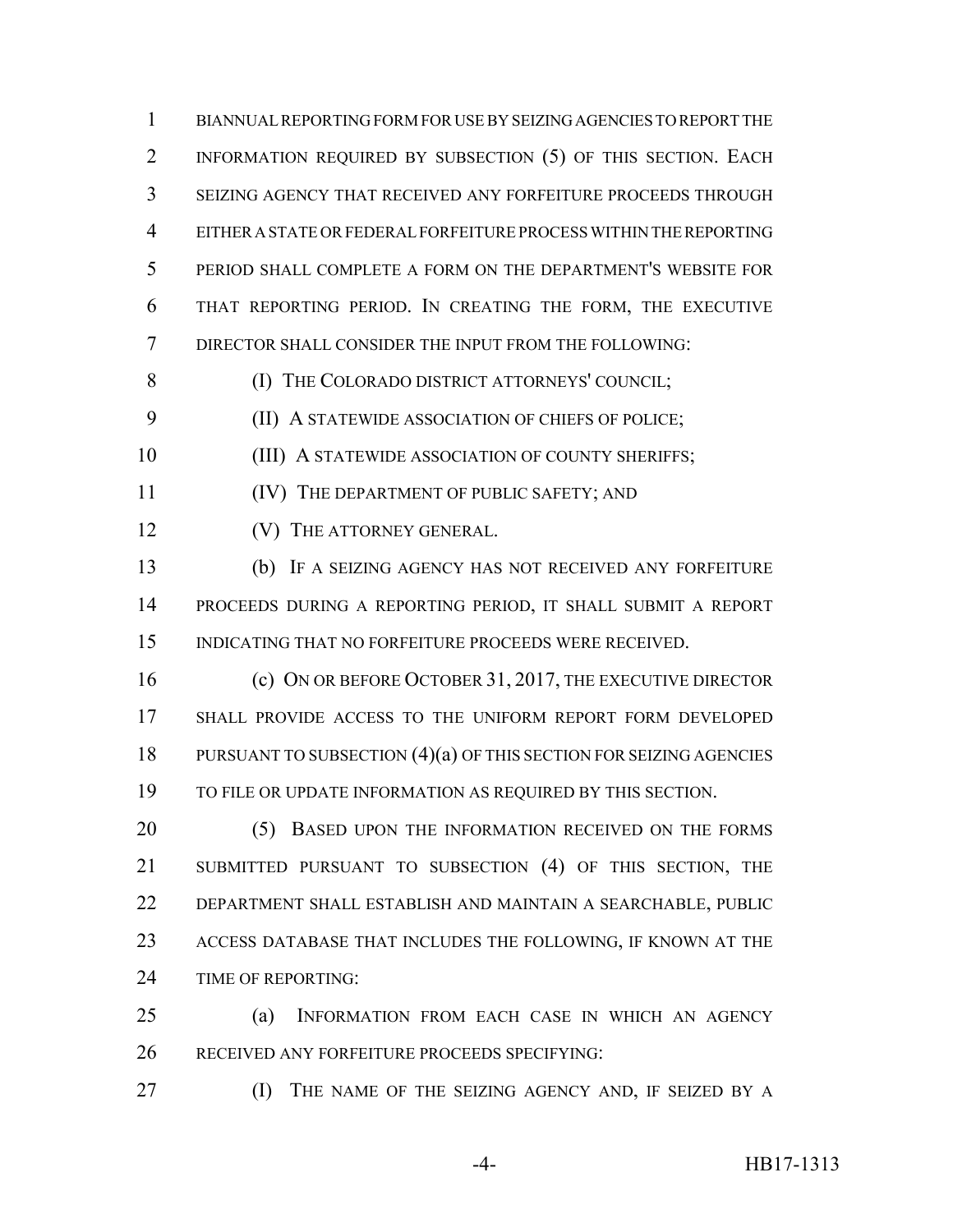MULTIJURISDICTIONAL TASK FORCE, THE NAME OF THE LEAD AGENCY;

2 (II) THE DATE OF THE SEIZURE;

 (III) THE PLACE OF THE SEIZURE, WHETHER A HOME, BUSINESS, OR TRAFFIC STOP, AND, IF A TRAFFIC STOP ON AN INTERSTATE OR STATE HIGHWAY, THE DIRECTION OF THE TRAFFIC FLOW, WHETHER EASTBOUND, WESTBOUND, SOUTHBOUND, OR NORTHBOUND;

(IV) THE BASIS FOR THE LAW ENFORCEMENT CONTACT;

**(V)** THE TYPE OF PROPERTY SEIZED:

(A) IF CURRENCY, THE AMOUNT OF THE CURRENCY; AND

 (B) IF PROPERTY OTHER THAN CURRENCY, ANY MAKE, MODEL, OR SERIAL NUMBER RELATED TO THE PROPERTY AND THE ESTIMATED NET

12 EQUITY OF THE PROPERTY;

 (VI) WHETHER A STATE OR FEDERAL CRIMINAL CASE WAS FILED IN 14 RELATION TO THE SEIZURE AND, IF SO, THE COURT IN WHICH THE CASE WAS FILED, THE CASE NUMBER AND CHARGES FILED, AND ANY DISPOSITION OF THE CRIMINAL CASE;

 (VII) IF FORFEITURE IS SOUGHT UNDER FEDERAL LAW, THE REASON FOR THE FEDERAL TRANSFER, WHETHER ADOPTION, JOINT TASK FORCE, OR OTHER; AND

 (VIII) INFORMATION RELATING TO ANY FORFEITURE PROCEEDING INCLUDING:

**(A)** THE COURT IN WHICH THE FORFEITURE CASE WAS FILED;

**(B)** THE FORFEITURE CASE NUMBER;

**(C)** IF ANY OWNER OR INTEREST OWNER FILED A COUNTERCLAIM;

25 (D) IF ANY OWNER WAS DETERMINED BY THE COURT TO BE AN **INNOCENT OWNER**;

(E) THE DATE OF THE FORFEITURE ORDER;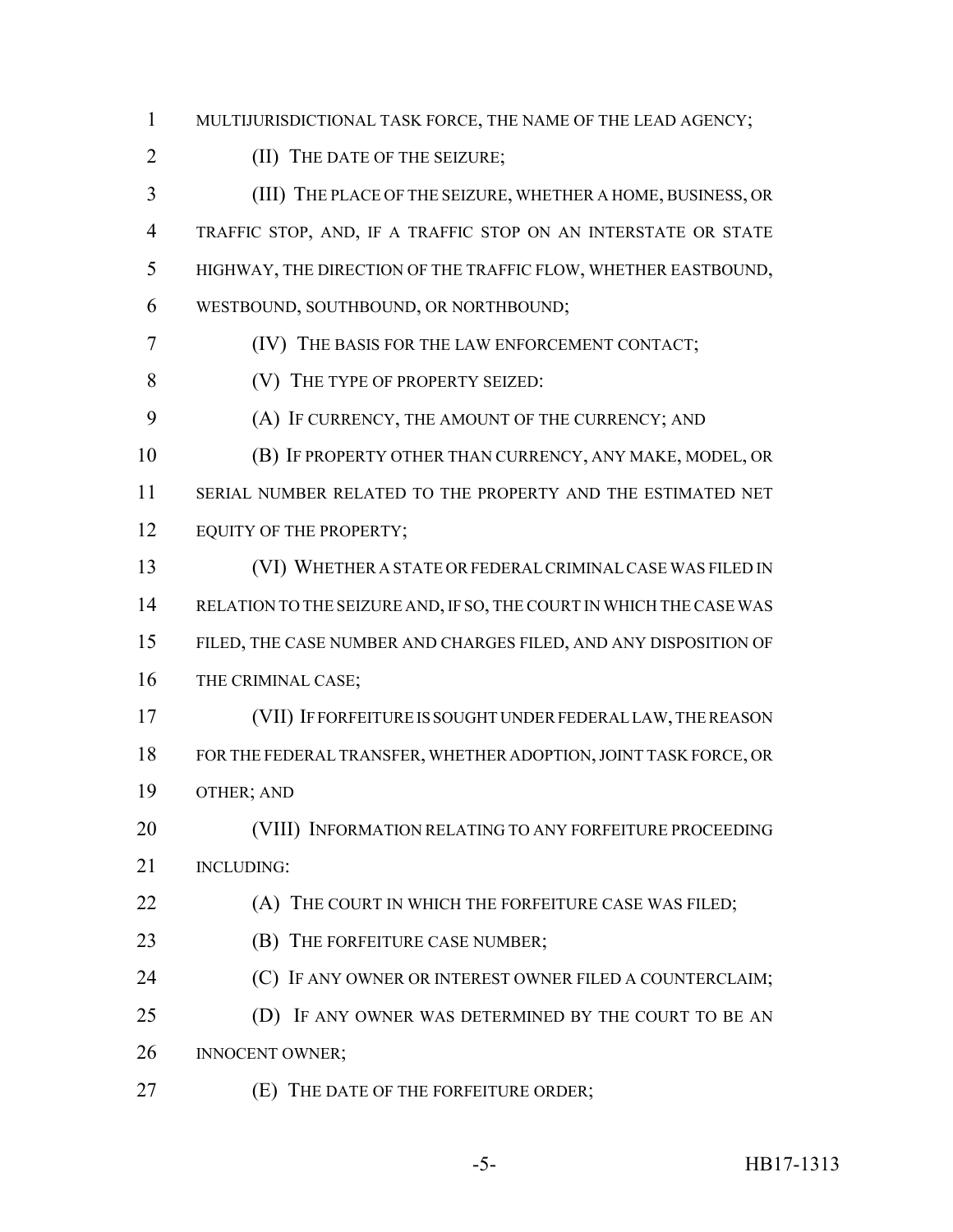(F) IF ANY ASSET WAS RETURNED IN WHOLE TO AN OWNER OR INTEREST HOLDER, A DESCRIPTION OF THE ASSET AND THE DATE OF THE RETURN; (G) IF ANY PROPERTY WAS SOLD, THE PROCEEDS RECEIVED FROM THE SALE; (H) IF ANY PROPERTY WAS RETAINED BY A STATE OR LOCAL AGENCY, THE PURPOSE FOR WHICH IT WAS USED; 8 (I) THE DATE OF ANY DISPOSITION OF THE PROPERTY; (J) IF THE PROPERTY WAS DESTROYED BY A STATE OR LOCAL 10 AGENCY, THE DATE OF DESTRUCTION; (K) IF AN ORDER FOR DESTRUCTION WAS ISSUED BY THE FEDERAL GOVERNMENT; AND (L) THE AMOUNT OF ANY PROCEEDS RECEIVED BY THE REPORTING AGENCY; AND (b) INFORMATION FROM EACH SEIZING AGENCY ON THE USE OF FORFEITURE PROCEEDS REPORTED PURSUANT TO THIS SECTION INCLUDING: (I) THE TOTAL AMOUNT OF MONEY EXPENDED IN EACH OF THE FOLLOWING CATEGORIES DURING THE REPORTING PERIOD: (A) DRUG ABUSE, CRIME, AND GANG PREVENTION PROGRAMS; (B) VICTIM SERVICES PROGRAMS; (C) INFORMANT FEES AND CONTROLLED BUYS ON CLOSED CASES; (D) SALARIES, OVERTIME, AND EMPLOYMENT BENEFITS, AS PERMITTED BY LAW; (E) PROFESSIONAL OUTSIDE SERVICES, INCLUDING AUDITING, COURT REPORTING, EXPERT WITNESS AND OUTSIDE COUNSEL FEES, AND MEMBERSHIP FEES PAID TO TRADE ASSOCIATIONS; (F) TRAVEL, MEALS, ENTERTAINMENT, TRAINING CONFERENCES,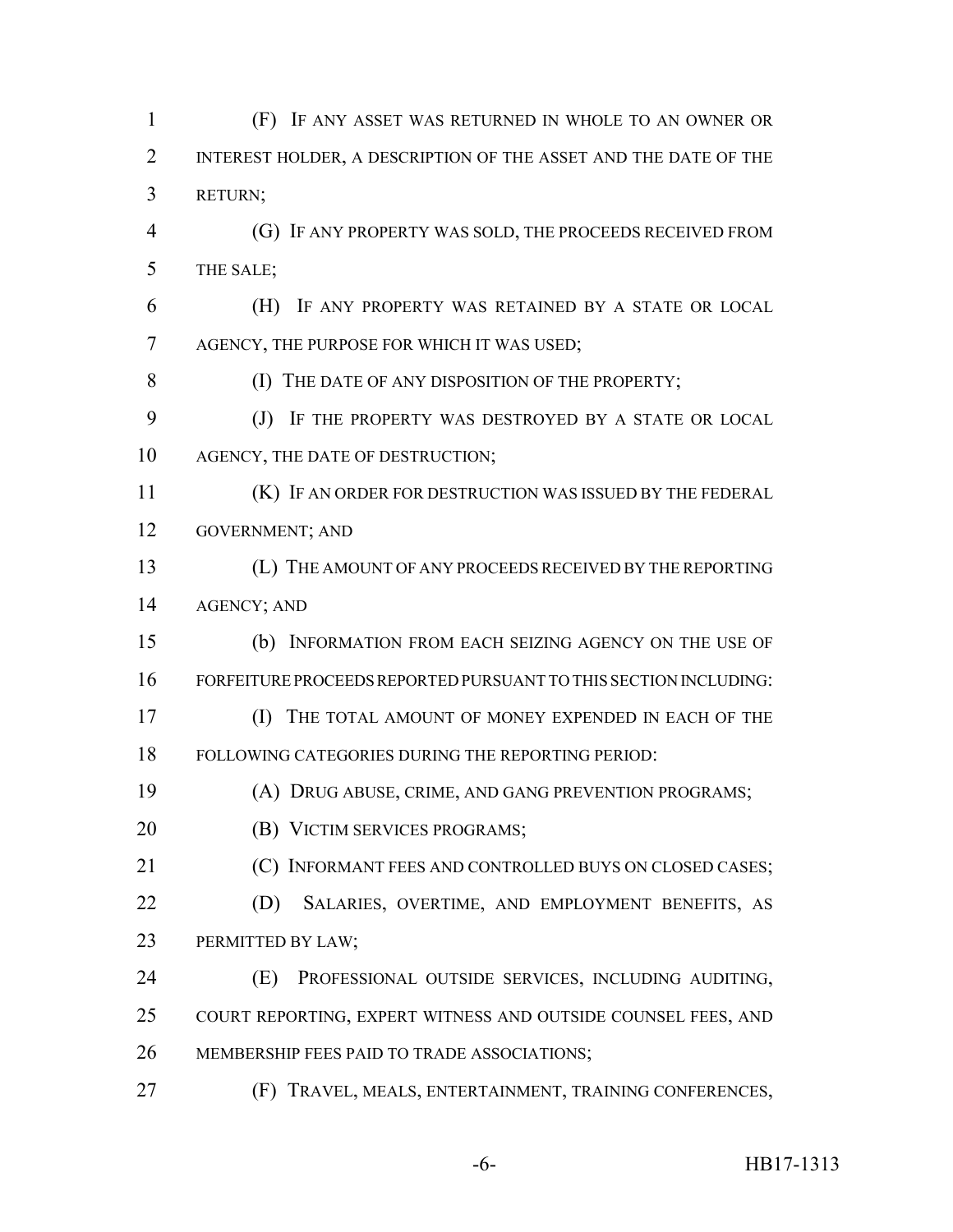1 AND CONTINUING EDUCATION SEMINARS;

 (G) OPERATING EXPENSES, INCLUDING OFFICE SUPPLIES, POSTAGE, AND ADVERTISING;

 (H) CAPITAL EXPENDITURES, INCLUDING VEHICLES, FIREARMS, EQUIPMENT, COMPUTERS, AND FURNITURE; AND

(I) OTHER EXPENDITURES OF FORFEITURE PROCEEDS; AND

 (II) THE TOTAL VALUE OF SEIZED AND FORFEITED PROPERTY HELD BY THE SEIZING AGENCY AT THE END OF THE REPORTING PERIOD.

 (6) THE DEPARTMENT SHALL ALSO POST ON THE WEBSITE A SUMMARY OF INFORMATION RECEIVED PURSUANT TO SUBSECTION (4) OF THIS SECTION THAT, TO THE EXTENT AVAILABLE FOR THE REPORTING PERIOD, DESCRIBES:

 (a) THE TOTAL NUMBER OF FORFEITURE ACTIONS INITIATED OR ADMINISTERED BY EACH SEIZING AGENCY;

 (b) THE TOTAL NUMBER OF FEDERAL JUDICIAL OR ADMINISTRATIVE FORFEITURE ACTIONS INITIATED BY A MULTIJURISDICTIONAL TASK FORCE INCLUDING A FEDERAL AGENCY OR REFERRED BY A SEIZING AGENCY AND ACCEPTED BY THE FEDERAL GOVERNMENT FOR FORFEITURE UNDER FEDERAL LAW;

 (c) THE TYPE OF ASSETS SEIZED AND THE TOTAL VALUE OF THE NET PROCEEDS RECEIVED IN ALL REPORTED FORFEITURES; AND

22 (d) THE RECIPIENTS OF ANY FORFEITURE PROCEEDS INCLUDING THE 23 AMOUNT RECEIVED BY EACH AND THE DATE OF RECEIPT.

 (7) (a) EACH SEIZING AGENCY, INCLUDING ANY DISTRICT ATTORNEY OR OTHER PROSECUTOR, THAT RECEIVES OR EXPENDS FORFEITURE-RELATED MONEY OR PROPERTY SHALL SUBMIT A REPORT WITH 27 ALL THE INFORMATION REQUIRED PURSUANT TO SUBSECTION (5) OF THIS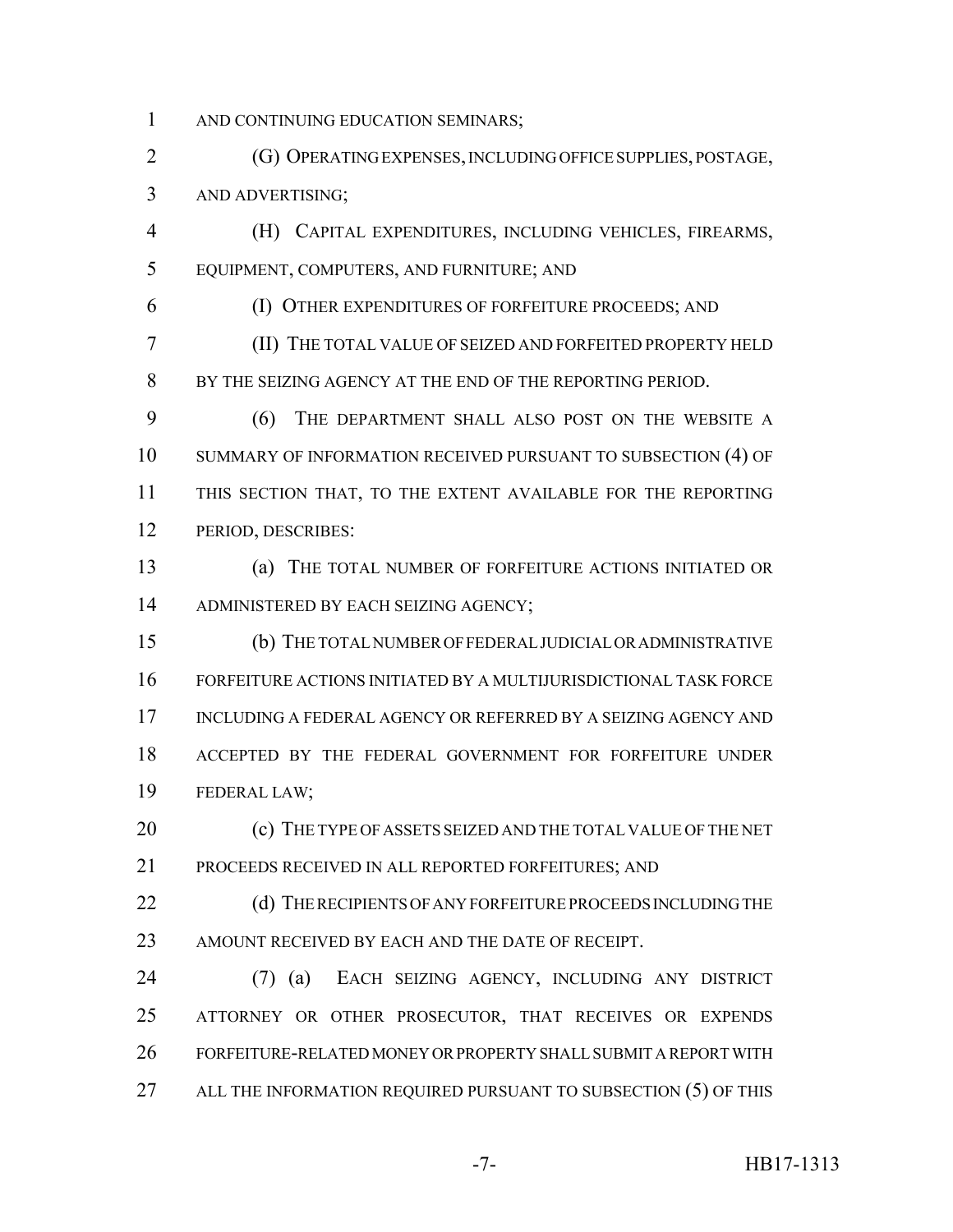SECTION THAT IS KNOWN TO THE AGENCY AT THE TIME OF THE REPORT ON 2 THE FORM DEVELOPED PURSUANT TO SUBSECTION (4)(a) OF THIS SECTION. COMMENCING JULY 1, 2017, FOR THE REPORTING PERIOD BETWEEN JULY 1 AND DECEMBER 31 OF EACH YEAR, THE SEIZING AGENCY SHALL FILE THE REPORT BY JUNE 1 OF THE FOLLOWING CALENDAR YEAR. FOR THE REPORTING PERIOD BETWEEN JANUARY 1 AND JUNE 30, THE SEIZING AGENCY SHALL FILE THE REPORT BY DECEMBER 1 OF THAT CALENDAR YEAR. IF A SEIZING AGENCY HAS PREVIOUSLY FILED A REPORT, BUT FOR THE REPORTING PERIOD IT HAS NOT RECEIVED OR EXPENDED ANY FORFEITURE PROCEEDS, IT SHALL SUBMIT A REPORT INDICATING THAT FACT.

 (b) NOTWITHSTANDING THE PROVISIONS OF THIS SECTION, IF THE REPORTING OF ANY INFORMATION REQUIRED BY SUBSECTION (5) OF THIS SECTION IS LIKELY TO DISCLOSE THE IDENTITY OF A CONFIDENTIAL SOURCE; DISCLOSE CONFIDENTIAL INVESTIGATIVE OR PROSECUTION MATERIAL THAT COULD ENDANGER THE LIFE OR PHYSICAL SAFETY OF ANY PERSON; DISCLOSE THE EXISTENCE OF A CONFIDENTIAL SURVEILLANCE OR INVESTIGATION; OR DISCLOSE TECHNIQUES OR PROCEDURES FOR LAW ENFORCEMENT PROCEDURES, INVESTIGATION, OR PROSECUTIONS, THE SEIZING AGENCY IS NOT REQUIRED TO INCLUDE SUCH INFORMATION IN THE REPORT DEVELOPED PURSUANT TO SUBSECTION (4)(a) OF THIS SECTION. THE EXECUTIVE DIRECTOR SHALL INCLUDE IN THE FORM DEVELOPED 23 PURSUANT TO SUBSECTION (4)(a) OF THIS SECTION, A BOX FOR A SEIZING AGENCY TO CHECK IF IT IS NOT DISCLOSING INFORMATION PURSUANT TO THIS SUBSECTION (7)(b).

**(c)** IF A SEIZING AGENCY FAILS TO FILE A REPORT REQUIRED BY 27 SUBSECTION (7)(a) OF THIS SECTION WITHIN THIRTY DAYS AFTER THE DATE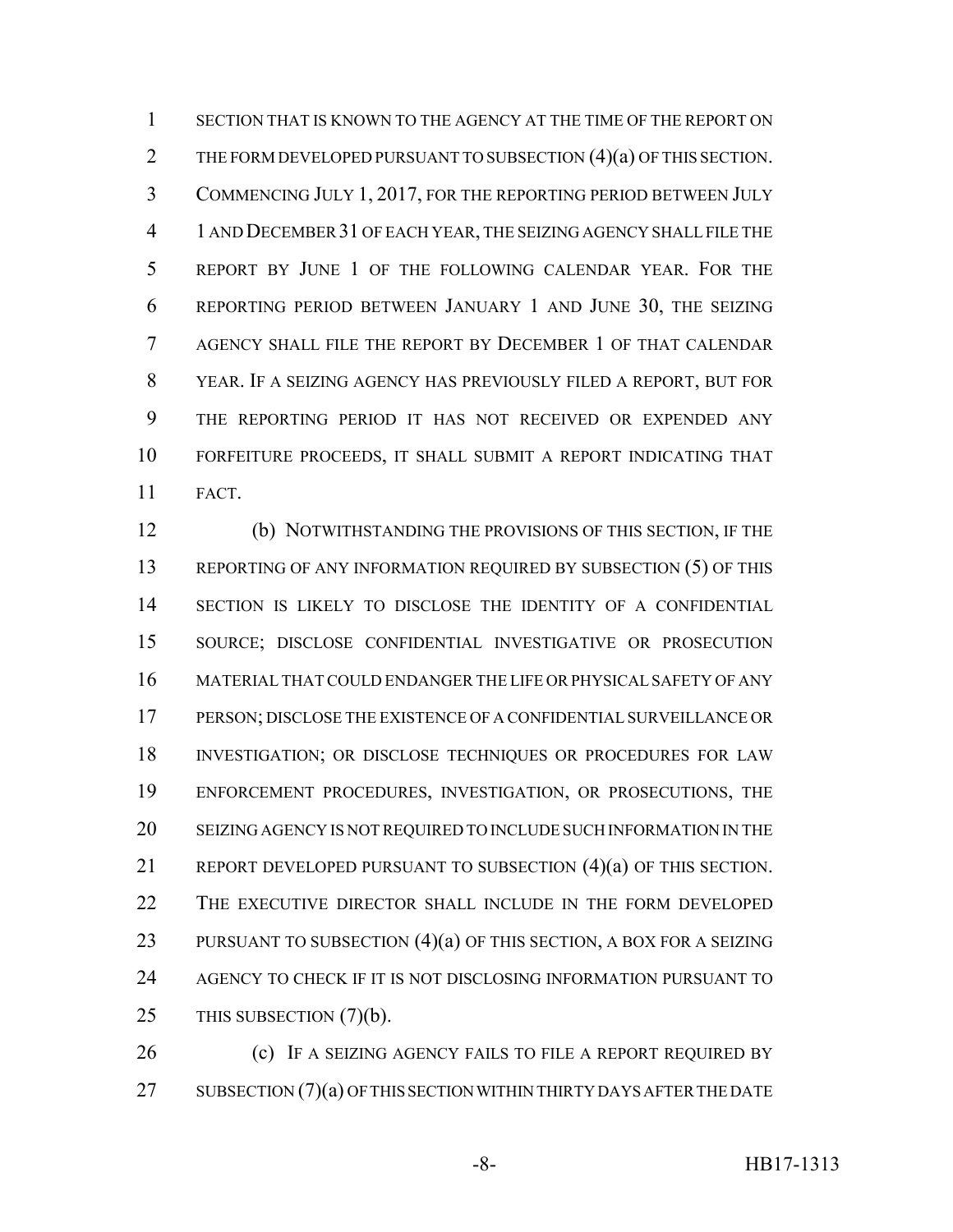THE REPORT IS DUE, THE EXECUTIVE DIRECTOR SHALL SEND NOTICE OF THE FAILURE TO THE SEIZING AGENCY. IF THE EXECUTIVE DIRECTOR FINDS THAT THERE WAS NOT GOOD CAUSE FOR THE DELAY AND THE REPORT:

 (I) IS FILED WITHIN FORTY-FIVE DAYS AFTER THE NOTICE OF FAILURE IS SENT, THE EXECUTIVE DIRECTOR SHALL IMPOSE A CIVIL FINE AGAINST THE SEIZING AGENCY OF AN AMOUNT NOT LESS THAN THE GREATER OF FIVE HUNDRED DOLLARS OR AN AMOUNT EQUAL TO TWENTY-FIVE PERCENT OF THE FORFEITURE PROCEEDS RECEIVED BY THE SEIZING AGENCY DURING THE REPORTING PERIOD; OR

 (II) IS NOT FILED WITHIN FORTY-FIVE DAYS AFTER THE NOTICE OF FAILURE IS SENT, THE EXECUTIVE DIRECTOR SHALL IMPOSE A CIVIL FINE AGAINST THE SEIZING AGENCY OF THE GREATER OF FIVE HUNDRED DOLLARS OR AN AMOUNT EQUAL TO THE FORFEITURE PROCEEDS RECEIVED 14 BY THE SEIZING AGENCY DURING THE REPORTING PERIOD.

 (d) IF THE DEPARTMENT PURSUES LEGAL ACTION TO ENFORCE THE CIVIL FINES ESTABLISHED PURSUANT TO SUBSECTION (7)(c) OF THIS SECTION AND THE DEPARTMENT PREVAILS IN THE ACTION, THE DEPARTMENT IS ENTITLED TO ITS REASONABLE ATTORNEY FEES AND COSTS RELATED TO THE ACTION.

 (8) (a) NOT LATER THAN DECEMBER 31, 2019, AND EACH DECEMBER 31 THEREAFTER, THE EXECUTIVE DIRECTOR SHALL SUBMIT A REPORT SUMMARIZING SEIZURE AND FORFEITURE ACTIVITY IN THE STATE 23 FOR THE PRIOR FISCAL YEAR TO THE GOVERNOR; THE ATTORNEY GENERAL; AND THE JUDICIARY COMMITTEES OF THE SENATE AND THE HOUSE OF REPRESENTATIVES, OR ANY SUCCESSOR COMMITTEES. THE REPORT MUST 26 ALSO BE POSTED ON THE DIVISION'S WEBSITE. THE REPORT MUST INCLUDE: (I) THE TYPE, APPROXIMATE VALUE, AND DISPOSITION OF ALL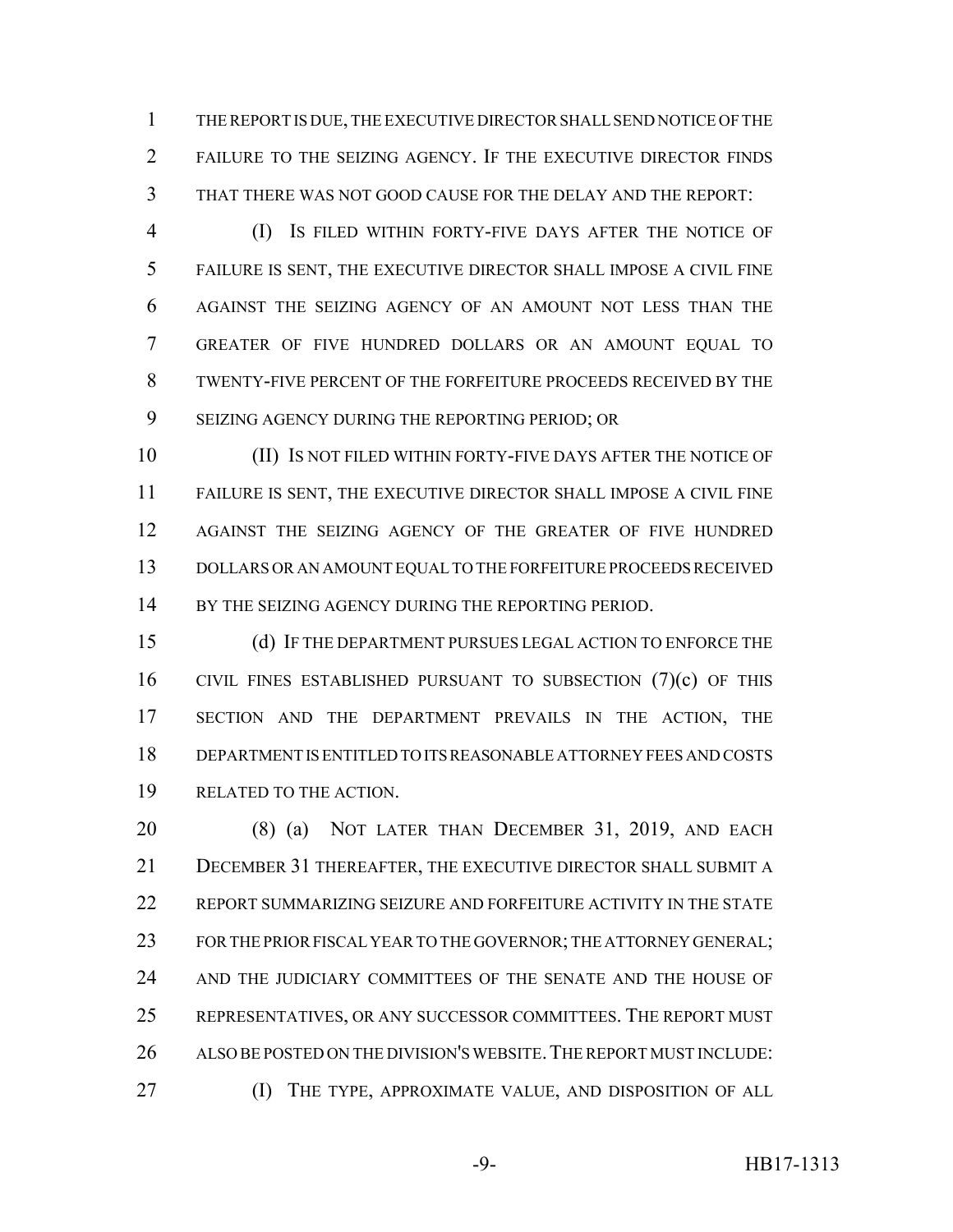PROPERTY SEIZED;

 (II) THE AMOUNT OF ANY FORFEITURE PROCEEDS RECEIVED BY THE STATE AND ANY SUBDIVISION OF THE STATE; AND

 (III) A CATEGORIZED ACCOUNTING OF ALL FORFEITURE PROCEEDS EXPENDED BY THE STATE AND ANY SUBDIVISION OF THE STATE.

 (b) THE EXECUTIVE DIRECTOR MAY INCLUDE IN THE REPORT PREPARED PURSUANT TO SUBSECTION (8)(a) OF THIS SECTION RECOMMENDATIONS TO IMPROVE STATUTES, RULES, OR POLICIES TO BETTER ENSURE THAT SEIZURES, FORFEITURES, AND EXPENDITURES ARE DONE AND REPORTED IN A MANNER THAT IS FAIR TO CRIME VICTIMS, 11 INNOCENT PROPERTY OWNERS, SECURED INTEREST HOLDERS, CITIZENS, LAW ENFORCEMENT PERSONNEL, AND TAXPAYERS.

 (c) NOTWITHSTANDING SECTION 24-1-136 (11)(a)(I), THE REPORT 14 REQUIRED IN THIS SUBSECTION (8) CONTINUES INDEFINITELY.

 (9) (a) THE UNIT IN THE DEPARTMENT OF HUMAN SERVICES THAT ADMINISTERS BEHAVIORAL HEALTH PROGRAMS AND SERVICES, INCLUDING THOSE RELATED TO MENTAL HEALTH AND SUBSTANCE ABUSE, SHALL PREPARE AN ANNUAL ACCOUNTING REPORT OF MONEY RECEIVED BY THE MANAGED SERVICE ORGANIZATION PURSUANT TO SECTION 16-13-311 (3)(a)(VII)(B), INCLUDING REVENUES, EXPENDITURES, BEGINNING AND ENDING BALANCES, AND SERVICES PROVIDED. THE UNIT IN THE DEPARTMENT OF HUMAN SERVICES THAT ADMINISTERS BEHAVIORAL HEALTH PROGRAMS AND SERVICES, INCLUDING THOSE RELATED TO MENTAL HEALTH AND SUBSTANCE ABUSE, SHALL PROVIDE THIS INFORMATION IN ITS ANNUAL REPORT PURSUANT TO SECTION 27-80-110. 26 (b) PURSUANT TO SECTION -1-136  $(11)(a)(I)$ , THE REPORT REQUIRED IN THIS SUBSECTION (9) EXPIRES ON FEBRUARY 1, 2021.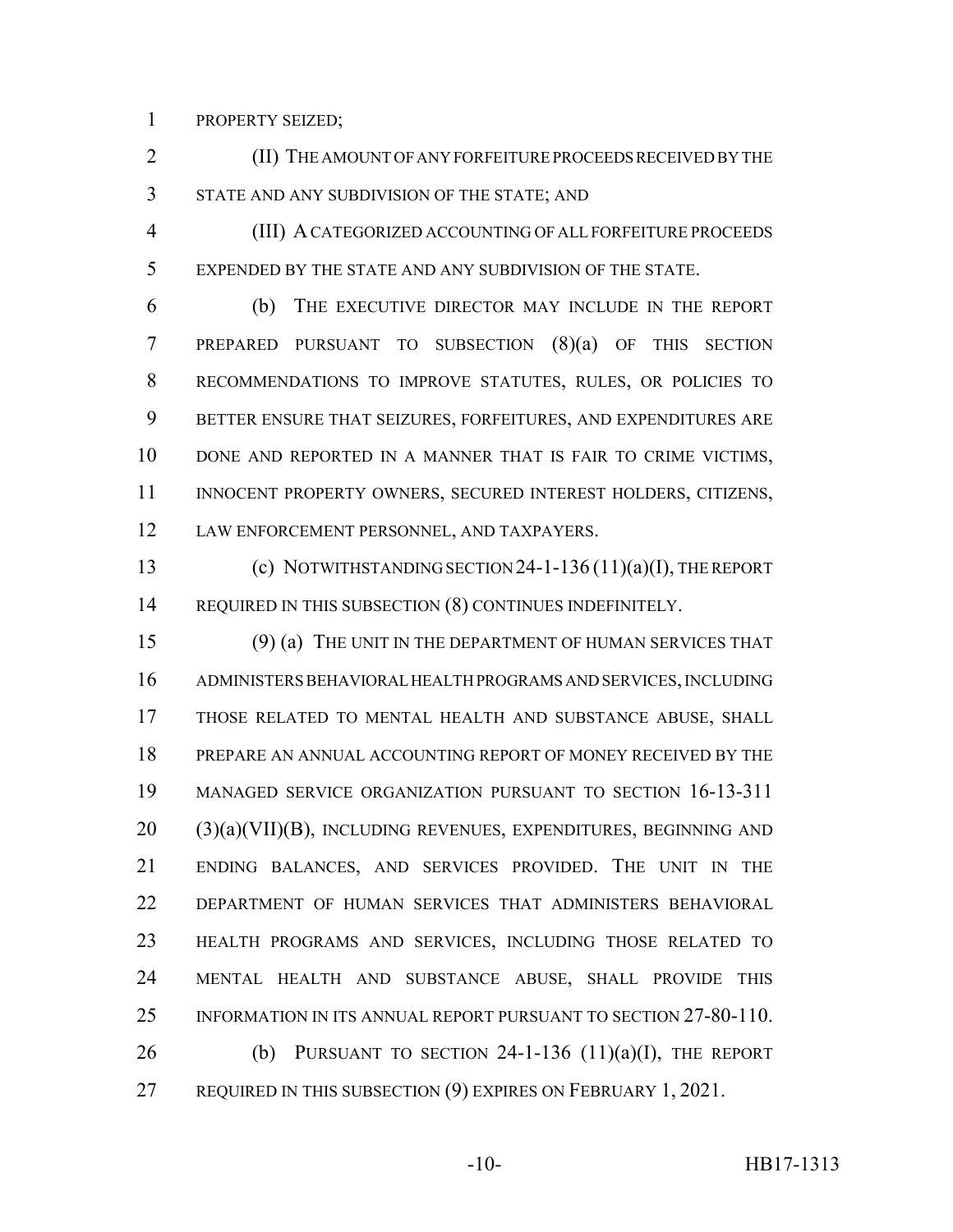(10) THE EXECUTIVE DIRECTOR MAY ADOPT RULES TO IMPLEMENT THE PROVISIONS OF THIS SECTION.

 (11) NOTWITHSTANDING ANY PROVISION IN ARTICLE 72 OF TITLE 24, INFORMATION AND REPORTS PREPARED PURSUANT TO THIS SECTION ARE PUBLIC RECORDS AND SUBJECT TO INSPECTION PURSUANT TO PART 2 OR 3 OF ARTICLE 72 OF TITLE 24.

 **SECTION 2.** In Colorado Revised Statutes, **add** 16-13-306.5 as follows:

 **16-13-306.5. Limitations on receipt of forfeiture payments from federal agencies.** (1) A SEIZING AGENCY OR PARTICIPANT IN ANY JOINT TASK FORCE OR OTHER MULTIJURISDICTIONAL COLLABORATION SHALL ACCEPT PAYMENT OR DISTRIBUTION FROM A FEDERAL AGENCY OF 13 ALL OR A PORTION OF ANY FORFEITURE PROCEEDS RESULTING FROM ADOPTION OR A JOINT TASK FORCE OR OTHER MULTIJURISDICTIONAL COLLABORATION ONLY IF THE AGGREGATE NET EQUITY VALUE OF THE PROPERTY AND CURRENCY SEIZED IN A CASE IS IN EXCESS OF FIFTY THOUSAND DOLLARS AND A FORFEITURE PROCEEDING IS COMMENCED BY THE FEDERAL GOVERNMENT AND RELATES TO A FILED CRIMINAL CASE.

 (2) ALL SEIZING AGENCIES SHALL REFER SEIZED PROPERTY TO THE APPROPRIATE STATE, DISTRICT, COUNTY, OR MUNICIPAL PROSECUTING AUTHORITY FOR FORFEITURE LITIGATION UNDER THIS PART 3 UNLESS THE AGGREGATE NET EQUITY VALUE OF THE SEIZED PROPERTY AND CURRENCY IN A CASE IS IN EXCESS OF FIFTY THOUSAND DOLLARS. IF THE AGGREGATE 24 NET EQUITY VALUE OF THE SEIZED PROPERTY AND CURRENCY IN A CASE IS IN EXCESS OF FIFTY THOUSAND DOLLARS, THE SEIZING AGENCY MAY, BUT 26 IS NOT REQUIRED TO, REFER THE SEIZED PROPERTY TO A FEDERAL AGENCY FOR FORFEITURE LITIGATION UNDER FEDERAL LAW.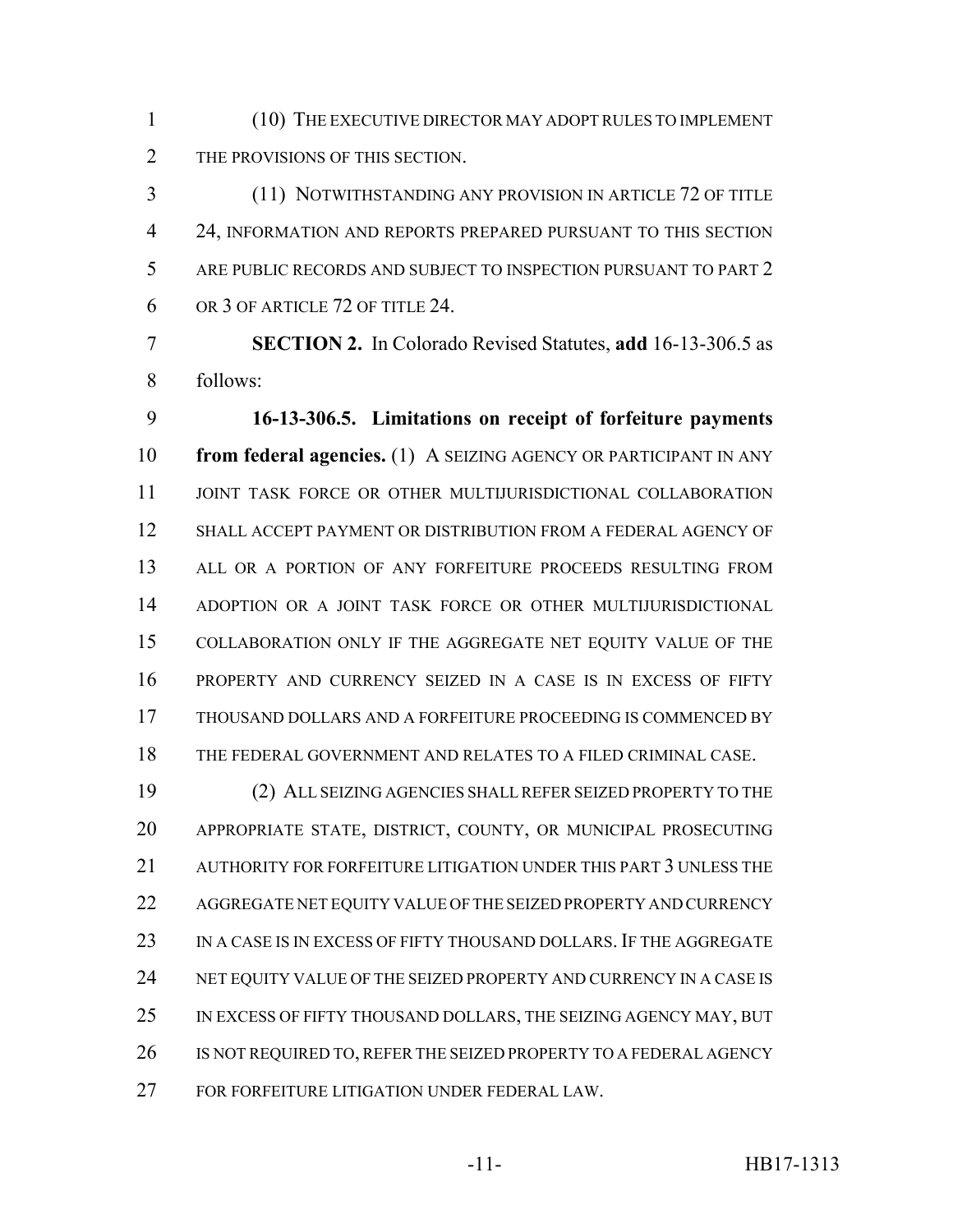(3) SUBSECTIONS (1) AND (2) OF THIS SECTION SHALL NOT BE CONSTRUED TO RESTRICT SEIZING AGENCIES FROM COLLABORATING WITH A FEDERAL AGENCY TO SEIZE PROPERTY THAT THE SEIZING AGENCY HAS PROBABLE CAUSE TO BELIEVE IS THE PROCEEDS OR INSTRUMENTS OF A CRIME THROUGH AN INTERGOVERNMENTAL JOINT TASK FORCE.

 **SECTION 3.** In Colorado Revised Statutes, **add** 16-13-504.5 as follows:

 **16-13-504.5. Limitations on receipt of forfeiture payments from federal agencies.** (1) A SEIZING AGENCY OR PARTICIPANT IN ANY JOINT TASK FORCE OR OTHER MULTIJURISDICTIONAL COLLABORATION SHALL ACCEPT PAYMENT OR DISTRIBUTION FROM A FEDERAL AGENCY OF 12 ALL OR A PORTION OF ANY FORFEITURE PROCEEDS RESULTING FROM ADOPTION OR A JOINT TASK FORCE OR OTHER MULTIJURISDICTIONAL COLLABORATION ONLY IF THE AGGREGATE NET EQUITY VALUE OF THE PROPERTY AND CURRENCY SEIZED IN A CASE IS IN EXCESS OF FIFTY THOUSAND DOLLARS AND A FORFEITURE PROCEEDING IS COMMENCED BY THE FEDERAL GOVERNMENT AND RELATES TO A FILED CRIMINAL CASE.

 (2) ALL SEIZING AGENCIES SHALL REFER SEIZED PROPERTY TO THE APPROPRIATE STATE, DISTRICT, COUNTY, OR MUNICIPAL PROSECUTING AUTHORITY FOR FORFEITURE LITIGATION UNDER THIS PART 5 UNLESS THE AGGREGATE NET EQUITY VALUE OF THE SEIZED PROPERTY AND CURRENCY 22 IN A CASE IS IN EXCESS OF FIFTY THOUSAND DOLLARS. IF THE AGGREGATE 23 NET EQUITY VALUE OF THE SEIZED PROPERTY AND CURRENCY IN A CASE IS 24 IN EXCESS OF FIFTY THOUSAND DOLLARS, THE SEIZING AGENCY MAY, BUT 25 IS NOT REQUIRED TO, REFER THE SEIZED PROPERTY TO A FEDERAL AGENCY FOR FORFEITURE LITIGATION UNDER FEDERAL LAW.

(3) SUBSECTIONS (1) AND (2) OF THIS SECTION SHALL NOT BE